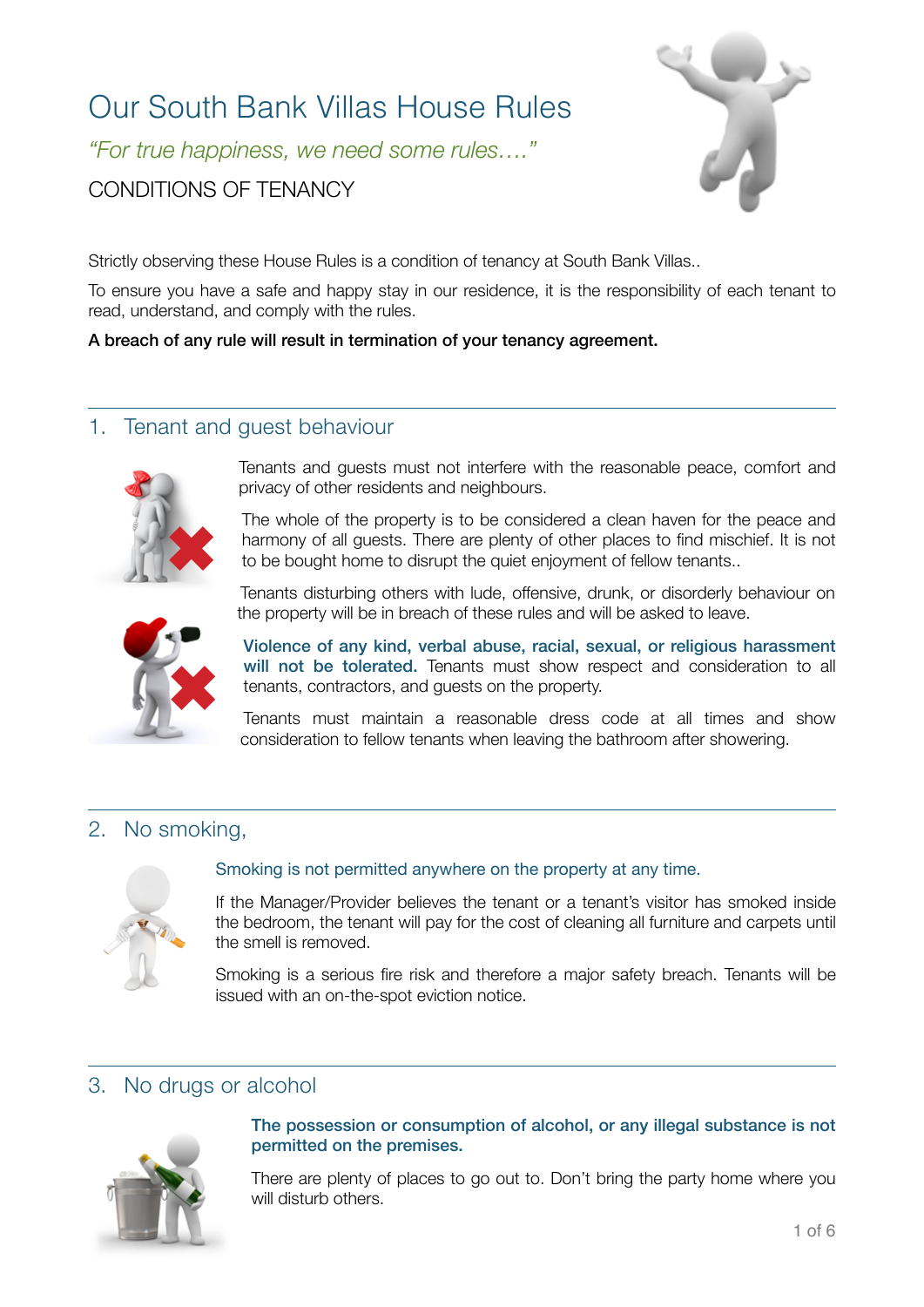#### 4. Limit noise



5. Maintain your room



Tenants must maintain their rooms in a way that does not interfere with the reasonable comfort of other residents, and in a way that does not create a fire or health hazard. Tenants must not intentionally or recklessly damage or destroy any part of or items in their rooms or in the common areas.

Tenants must be considerate when playing music, watching TV, or using Skype late at night. Keep the volume down as people are trying to sleep.

Tenants will limit the volume of music and general noise in consideration of

If an item requires repair or maintenance, please notify the manager in writing via email [\(southbankvillas@icloud.com](mailto:southbankvillas@icloud.com))

Tenants are not permitted to cook in their rooms or bring hot saucepans etc. into their rooms.

Damage to carpets or furniture caused by hot appliances will be repaired at the tenant's expense. Dirty plates, saucepans or other crockery must not remain inside a bedroom. Food scraps and dirty crockery must be removed and cleaned up after use.

Tenants are not permitted to affix items to the walls with sticky tape, masking tape, glue, nails, tacks, or picture hooks. Damage to paint work or timber caused by screws, drawing, painting or any other sticky substance will be repaired at the tenant's expense.

Tenants are prohibited from bringing personal furniture items into the room or removing furniture items belonging to South Bank Villas.

Tenants will purchase a new mattress protector at the commencement of their tenancy.

fellow tenants and neighbours.

To maintain hygiene standards, this mattress protector must remain on the bed except on the occasions it is removed for laundering. If the mattress is found to be stained or damaged due to the tenant's failure to replace the mattress protector, the tenant must pay for a replacement mattress.



Tenants will be responsible for replacing or repairing any items of furniture, window glass, window furnishings, carpets, or electrical appliances if the damage is caused by negligent or destructive behaviour.

Tenants are responsible for reporting broken appliances, furniture, light bulbs etc. to the Manager by email. Leaking taps and shower roses, running water in toilets or water leaking under the house must be reported immediately. Water is included in the weekly rent however excessive water charges caused by unreported leaks or faulty hardware will be the responsibility of the tenants in the house.

Tenants must steam clean the carpet and mattress in their room at the end of their tenancy agreement, and produce a receipt.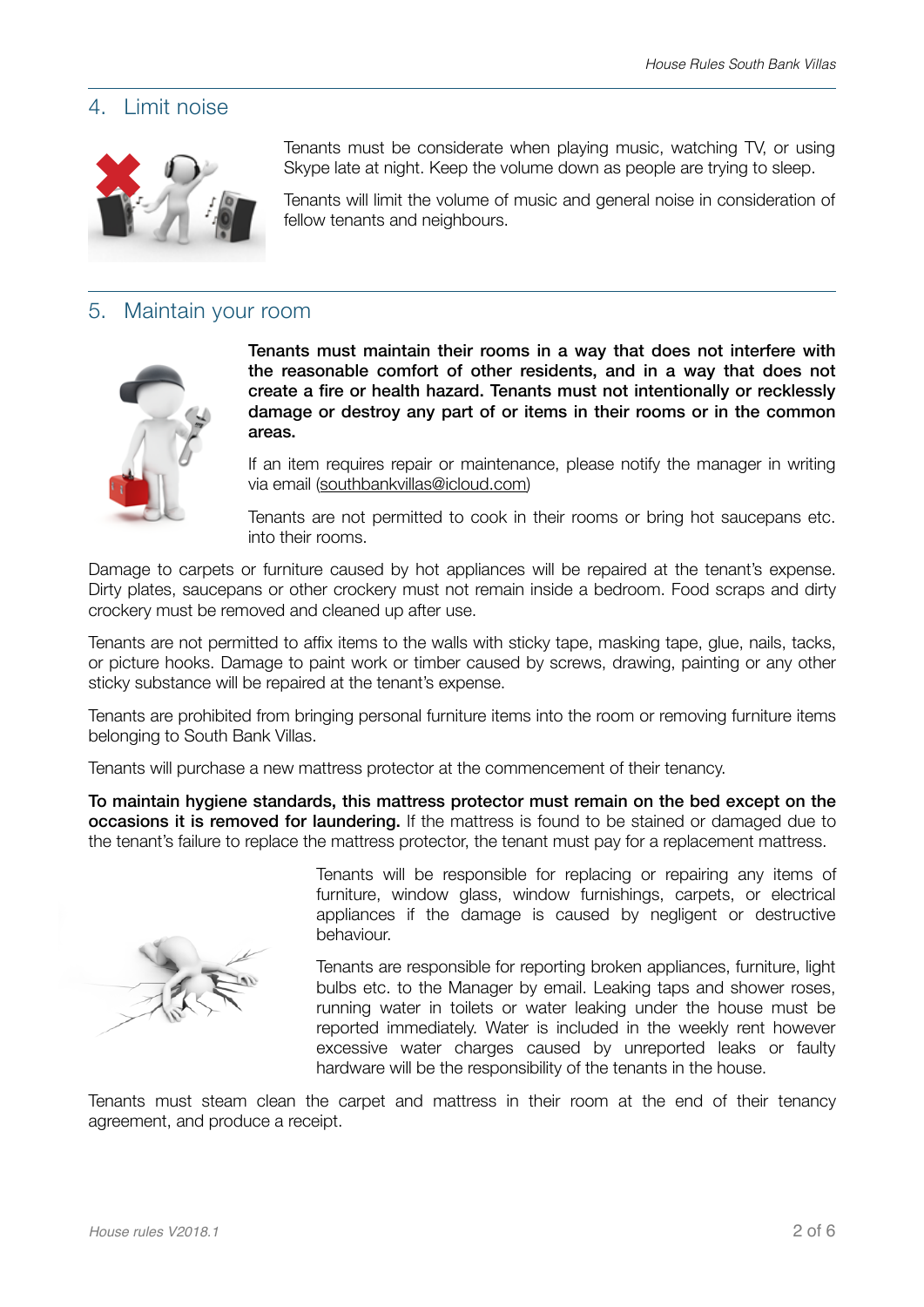#### 6. Respect common areas



Common areas such as bathrooms, balconies, kitchen, lounge room and yard are shared with all tenants. Personal items such as clothing, cooking utensils, or rubbish must not be left in these areas. It is the responsibility of each tenant to maintain tidy common areas.

Any damage to items in the common areas caused by negligent or reckless behaviour will be paid for by all tenants unless the individual offender is identified.

Kitchen - **Tenants must wash all saucepans, cutlery and crockery after cooking and eating.** Dry all items and place back in your personal locker or in the kitchen storage area.

Bathrooms - **Tenants must hang up bathmats after showering and remove all clothing items and toiletries from the bathroom after each use.** Bathrooms are cleaned each week but tenants are responsible for maintaining these areas in a tidy manner at all times.

#### 7. Use of laundry facilities

Coin-operated washing machines are provided in the laundry area located under Villa A.

Tenants provide their own washing powder or liquid.

Tenants need to remove washing from the machines as soon as the cycle is completed and hang it on the lines provided, or put in the dryer. In case of wet weather, washing lines are located underneath House A.

We recommend you do not leave your clothes or washing unattended.

#### 8. Observe fire safety

All common areas and bedrooms are inspected monthly for fire compliance.

Upon arrival, new tenants will be instructed on fire evacuation procedures and shown the locations of fire safety equipment.

#### **Tenants must not interfere with any fire safety equipment such as smoke alarms or fire extinguishers. The cost of replacing a damaged smoke alarm or refilling a fire extinguisher is \$300.**

Smoking, candles, incense burners or any naked flame are not permitted on the premises at any time.

Tenants must notify the Manager/Provider by email of any beeping smoke alarms or damaged fire equipment.

In case of fire, **call 000.** 

#### **Fire extinguishers and hose reels are there for your protection.**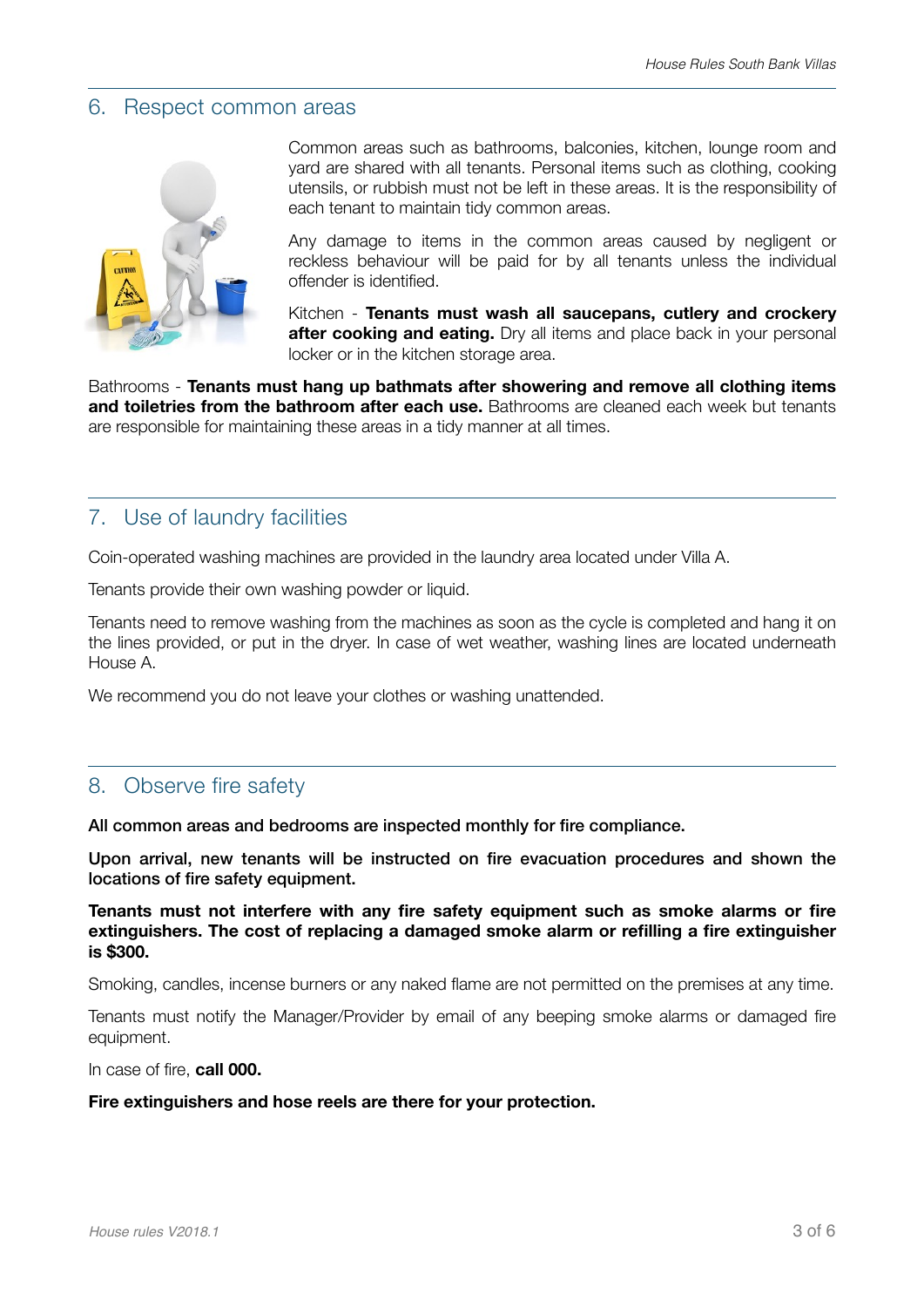## 9. Be aware of security



#### Tenants are responsible for securing personal belongings inside their room.

South Bank Villas bears no responsibility for theft of any items, anywhere on the premises.

Please be conscious of valuables left unsecured in common areas or inside bedrooms.

Cleaners may throw away items that are left unattended in common areas.

Tenants are provided with a PIN code to their room, and front and back entry doors. Please memorise these numbers or keep them in a secure place.

Any person who compromises the security of other tenants in the building will be evicted.

- Do not change locks. If you wish to have your PIN code changed contact the manager.
- Do not give out pass codes to friends.
- Do not obscure or tamper with security cameras.

## 10. Visitors

Visitors are welcome at the house but must be accompanied at all times.

Tenants must ensure their guests observe the house rules and do not disturb the peace, comfort, and privacy of other residents.

Each tenant is held directly responsible for any breach of house rules by their guest.

Any tenant subletting or sharing their room without a double occupancy room agreement in place will be evicted.

Unaccompanied visitors will be considered intruders. If you suspect someone is an intruder, please contact the manager or call the security provider or the police on 000.

#### 11. Conserve electricity

Electricity is included in the weekly rental but tenants must act responsibly.

- Turn off lights when leaving the house.
- Turn off the stove after use.
- Turn off all appliances after use.
- Turn off fans or air-conditioners when not in use.
- Fan heaters and bar heaters are not allowed under any circumstances.
- Be good to the environment
- •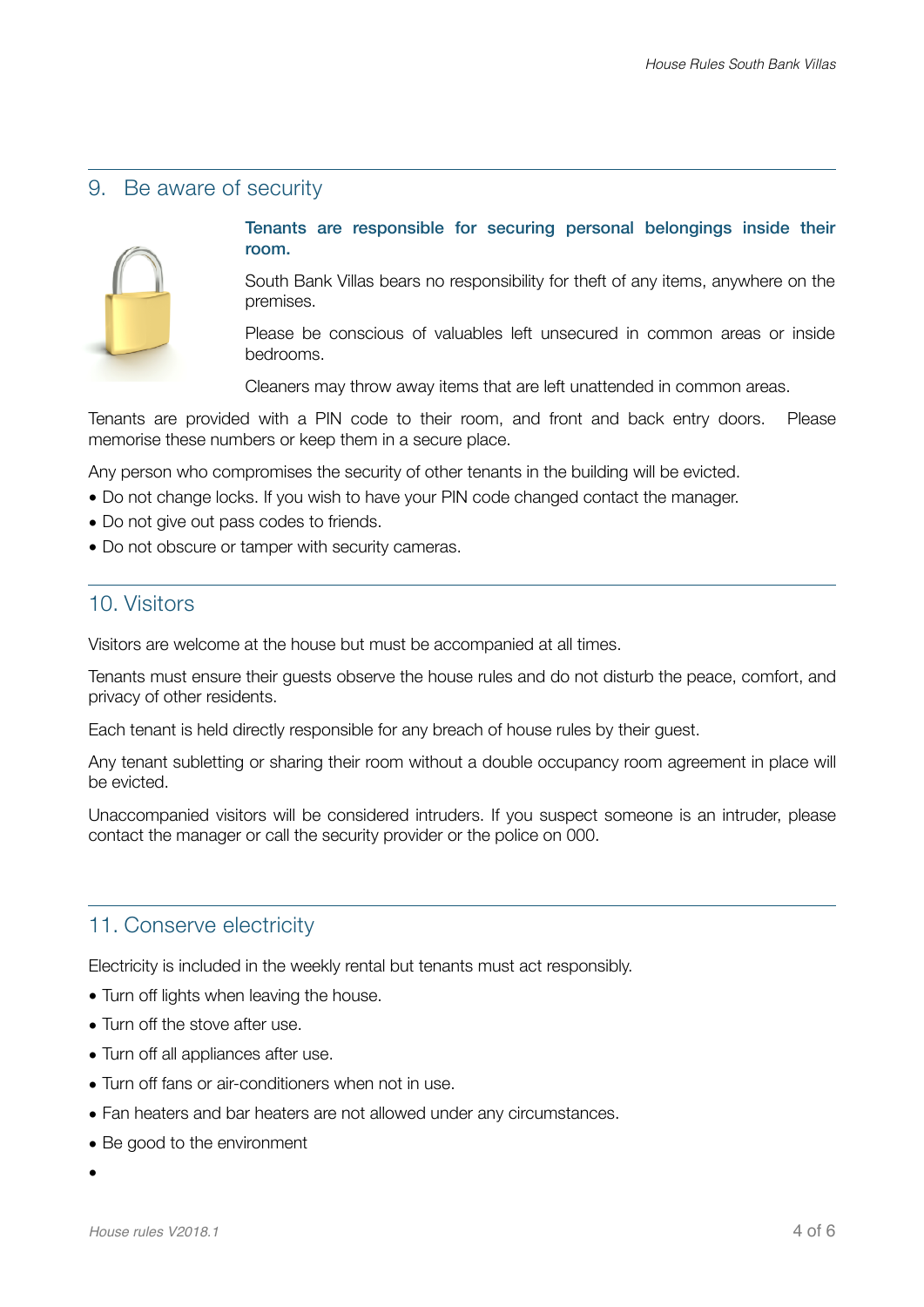# 12. Conserve water

Water usage is included in the weekly rental but tenants are advised that water-use is restricted in Queensland and is costly and must be used responsibly.

- Turn off taps after use.
- Report any leaking taps, shower roses, or running toilets immediately to the Manager.
- Tenants are not permitted to wash cars with a hose at any time.
- Excessive water charges due to unreported leaks may be on-charged to tenants.

## 13. Disposing of Rubbish



Tenants are required to remove all rubbish from their room and dispose of it in the appropriate bin. General rubbish goes in the black bin and recycling goes in the yellow lidded bin. Do not leave large items such as cardboard packaging, suitcases, or other items near the bin. Any large rubbish must be taken off the premises by the tenant.

# 14. Bike parking area and security

Bicycle parking is only permitted in the facility provided underneath Villa B.

Bicycles are stored at the tenants own risk and therefore it is recommended your property be properly secured (chain etc).

The bicycle storage area must remain locked at all times.

## 15. Car Parking

You may rent a dedicated parking spot if available. Parking is entirely at the tenants own risk. The security gate must not be left open at any time

No visitor parking is permitted. Any unauthorised vehicle found on-site will be immediately towed and impounded with a \$400 retrieval fee.

#### 16. Communal Internet Usage

Included communal fibre internet is limited to 10GB data per month per room with a maximum of 3GB per week after which usage will be severely shaped.

This is a communal service and a fair use policy exists for all tenants. Fair use might include study work, email, messaging, skype, telephony. It does NOT include excessive download and video streaming as this may affect the bandwidth performance of other users. This high performance fibre internet is a privilege as a bonus, **not a right as part of your rent** - offenders of the fair use policy may be banned.